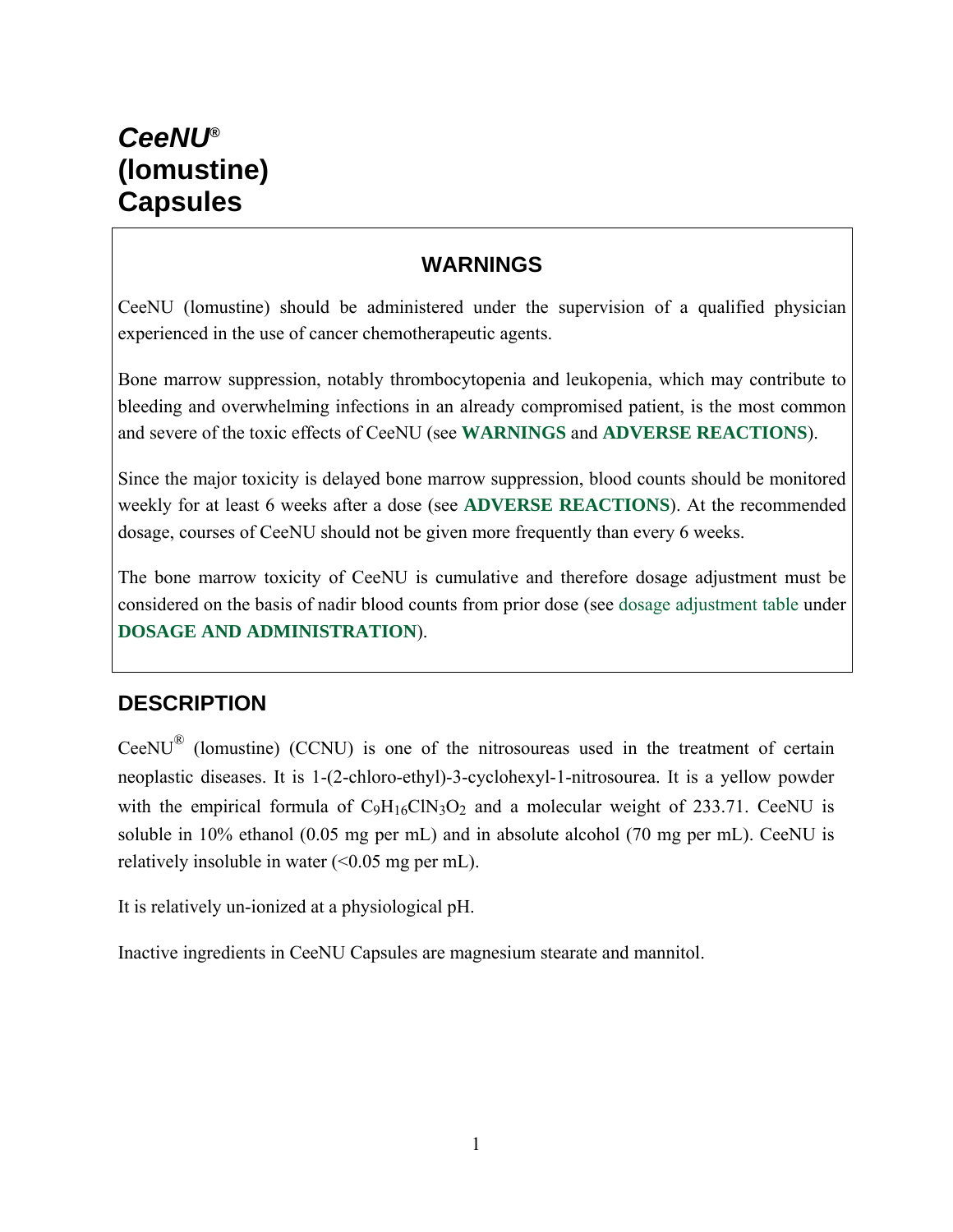The structural formula is:



CeeNU is available in 10 mg, 40 mg, and 100 mg capsules for oral administration.

# **CLINICAL PHARMACOLOGY**

Although it is generally agreed that CeeNU alkylates DNA and RNA, it is not cross resistant with other alkylators. As with other nitrosoureas, it may also inhibit several key enzymatic processes by carbamoylation of amino acids in proteins.

CeeNU may be given orally. Following oral administration of radioactive CeeNU at doses ranging from 30 mg/m<sup>2</sup> to 100 mg/m<sup>2</sup>, about half of the radioactivity given was excreted in the urine in the form of degradation products within 24 hours.

The serum half-life of the metabolites ranges from 16 hours to 2 days. Tissue levels are comparable to plasma levels at 15 minutes after intravenous administration.

Because of the high lipid solubility and the relative lack of ionization at physiological pH, CeeNU crosses the blood-brain barrier quite effectively. Levels of radioactivity in the CSF are 50% or greater than those measured concurrently in plasma.

## **INDICATIONS AND USAGE**

CeeNU has been shown to be useful as a single agent in addition to other treatment modalities, or in established combination therapy with other approved chemotherapeutic agents in the following:

**Brain tumors**—both primary and metastatic, in patients who have already received appropriate surgical and/or radiotherapeutic procedures.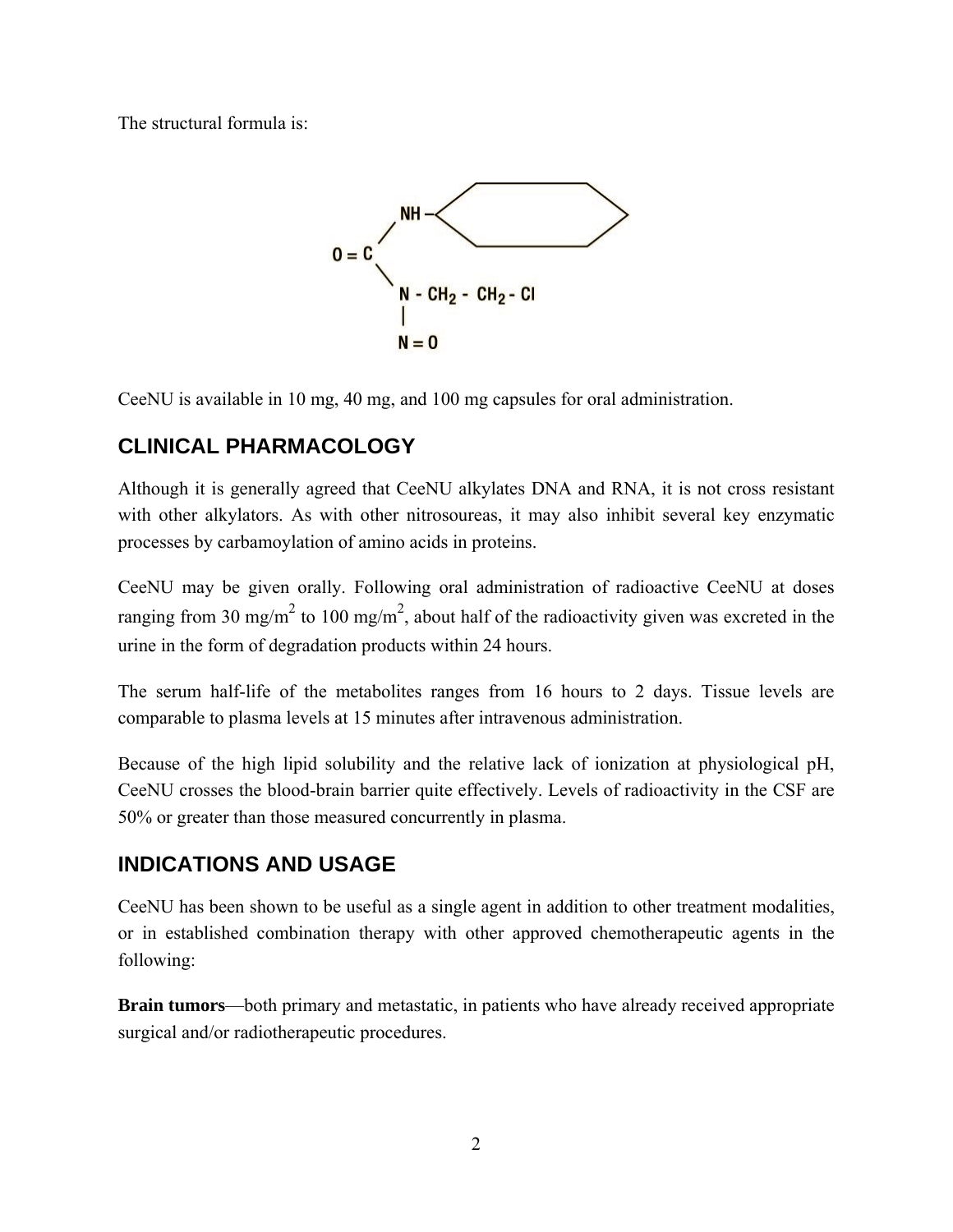**Hodgkin's disease**—secondary therapy in combination with other approved drugs in patients who relapse while being treated with primary therapy, or who fail to respond to primary therapy.

## **CONTRAINDICATIONS**

CeeNU should not be given to individuals who have demonstrated a previous hypersensitivity to it.

## **WARNINGS**

Since the major toxicity is delayed bone marrow suppression, blood counts should be monitored weekly for at least 6 weeks after a dose (see **ADVERSE REACTIONS**). At the recommended dosage, courses of CeeNU should not be given more frequently than every 6 weeks.

The bone marrow toxicity of CeeNU is cumulative and therefore dosage adjustment must be considered on the basis of nadir blood counts from prior dose (see dosage adjustment table under **DOSAGE AND ADMINISTRATION**).

Pulmonary toxicity from CeeNU appears to be dose related (see **ADVERSE REACTIONS**).

Long-term use of nitrosoureas has been reported to be possibly associated with the development of secondary malignancies.

Liver and renal function tests should be monitored periodically (see **ADVERSE REACTIONS**).

## **Pregnancy Category D**

CeeNU can cause fetal harm when administered to a pregnant woman. CeeNU is embryotoxic and teratogenic in rats and embryotoxic in rabbits at dose levels equivalent to the human dose. There are no adequate and well controlled studies in pregnant women. If this drug is used during pregnancy, or if the patient becomes pregnant while taking (receiving) this drug, the patient should be apprised of the potential hazard to the fetus. Women of childbearing potential should be advised to avoid becoming pregnant.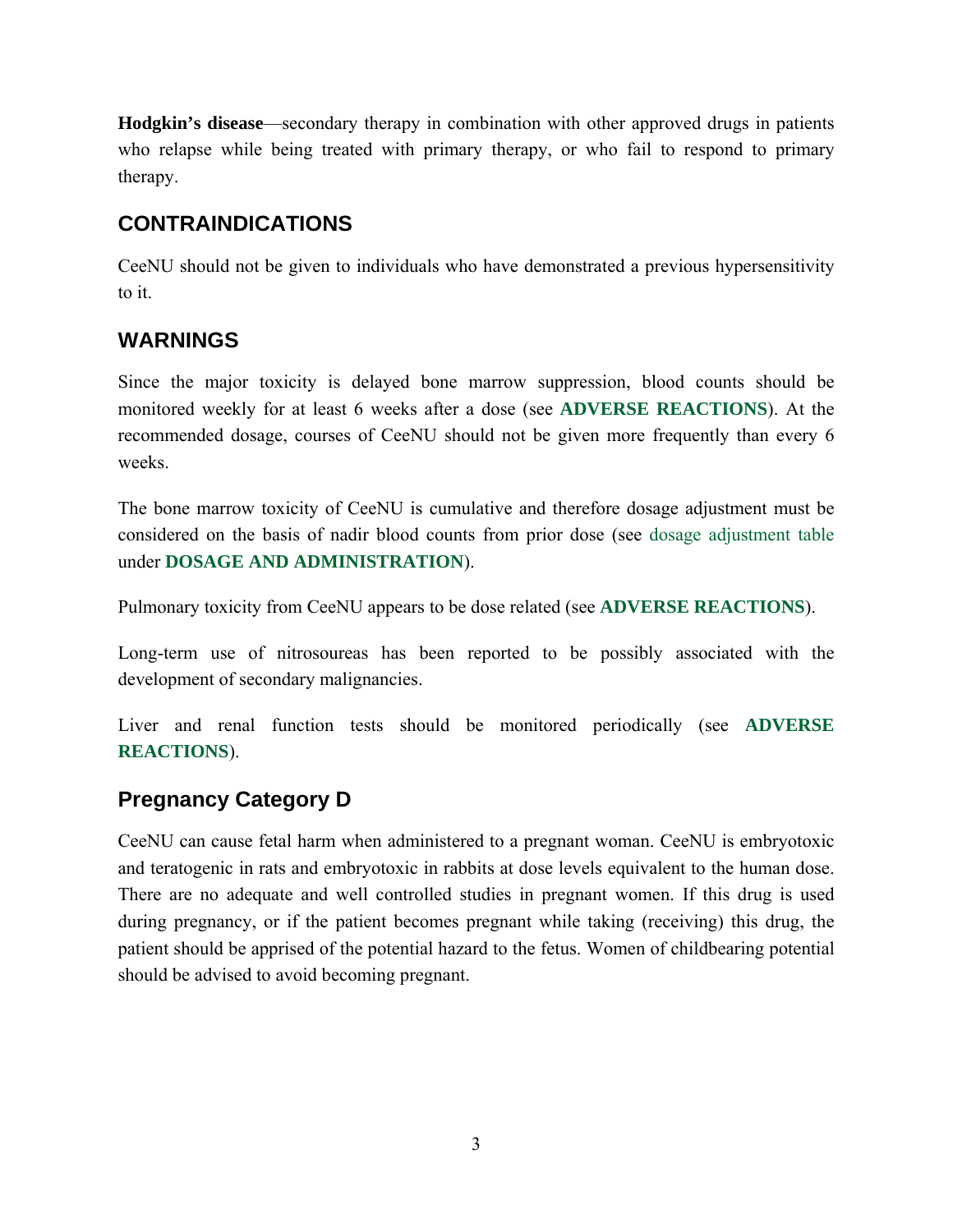#### **PRECAUTIONS**

## **General**

In all instances where the use of CeeNU is considered for chemotherapy, the physician must evaluate the need and usefulness of the drug against the risks of toxic effects or adverse reactions. Most such adverse reactions are reversible if detected early. When such effects or reactions do occur, the drug should be reduced in dosage or discontinued and appropriate corrective measures should be taken according to the clinical judgment of the physician. Reinstitution of CeeNU therapy should be carried out with caution and with adequate consideration of the further need for the drug and alertness as to possible recurrence of toxicity.

## **Information for Patients**

Patients receiving CeeNU should be given the following information and instructions by the physician:

- 1. Patients should be told that CeeNU is an anticancer drug and belongs to the group of medicines known as alkylating agents.
- 2. In order to provide the proper dose of CeeNU, patients should be aware that there may be 2 or more different types and colors of capsules in the container dispensed by the pharmacist.
- 3. Patients should be told that CeeNU is given as a single oral dose and will not be repeated for at least 6 weeks.
- 4. Patients should be told that nausea and vomiting usually last less than 24 hours, although loss of appetite may last for several days.
- 5. If any of the following reactions occur, notify the physician: fever, chills, sore throat, unusual bleeding or bruising, shortness of breath, dry cough, swelling of feet or lower legs, mental confusion, or yellowing of eyes and skin.
- 6. Patients should be told to wear gloves when handling CeeNU Capsules.

#### **Laboratory Tests**

Due to delayed bone marrow suppression, blood counts should be monitored weekly for at least 6 weeks after a dose.

Baseline pulmonary function studies should be conducted along with frequent pulmonary function tests during treatment. Patients with a baseline below 70% of the predicted Forced Vital Capacity (FVC) or Carbon Monoxide Diffusing Capacity ( $DL<sub>CO</sub>$ ) are particularly at risk.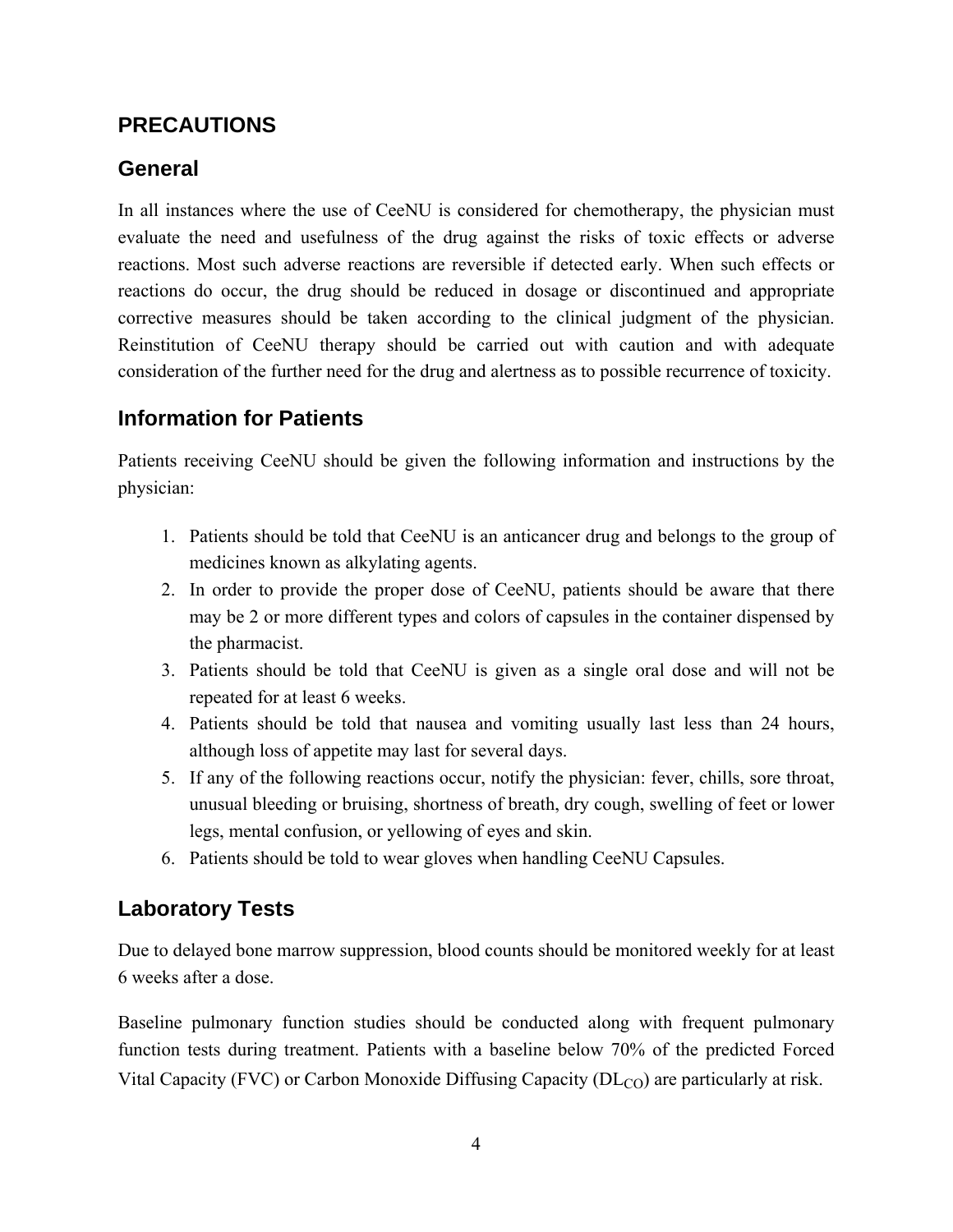Since CeeNU may cause liver dysfunction, it is recommended that liver function tests be monitored periodically.

Renal function tests should also be monitored periodically.

## **Carcinogenesis, Mutagenesis, Impairment of Fertility**

CeeNU is carcinogenic in rats and mice, producing a marked increase in tumor incidence in doses approximating those employed clinically. Nitrosourea therapy does have carcinogenic potential in humans (see **ADVERSE REACTIONS**). CeeNU also affects fertility in male rats at doses somewhat higher than the human dose.

## **Pregnancy**

#### **Pregnancy Category D**

See **WARNINGS**.

#### **Nursing Mothers**

It is not known whether this drug is excreted in human milk. Because many drugs are excreted in human milk and because of the potential for serious adverse reactions in nursing infants from CeeNU, a decision should be made whether to discontinue nursing or to discontinue the drug, taking into account the importance of the drug to the mother.

## **Pediatric Use**

See **ADVERSE REACTIONS: Pulmonary Toxicity** and **DOSAGE AND ADMINISTRATION**.

## **Geriatric Use**

No data from clinical studies of CeeNU are available for patients 65 years of age and over to determine whether they respond differently than younger patients. Other reported clinical experience has not identified differences in responses between elderly and younger patients. In general, dose selection for an elderly patient should be cautious, reflecting the greater frequency of decreased hepatic, renal, or cardiac function and of concomitant disease or other drug therapy.

Lomustine and its metabolites are known to be substantially excreted by the kidney, and the risk of toxic reactions to this drug may be greater in patients with impaired renal function.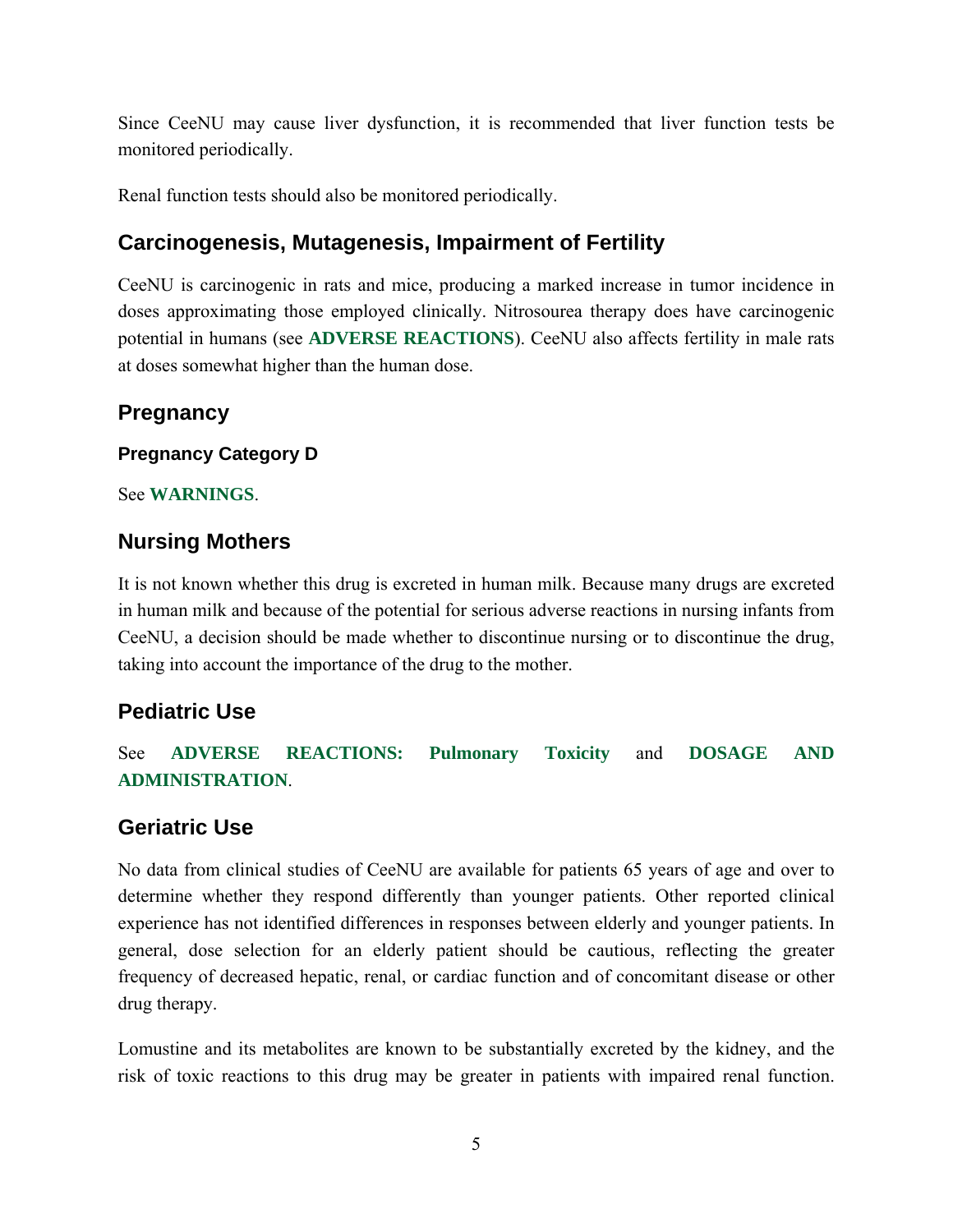Because elderly patients are more likely to have decreased renal function, care should be taken in dose selection, and renal function should be monitored.

# **ADVERSE REACTIONS**

# **Hematologic Toxicity**

The most frequent and most serious toxicity of CeeNU is delayed myelosuppression. It usually occurs 4 to 6 weeks after drug administration and is dose related. Thrombocytopenia occurs at about 4 weeks postadministration and persists for 1 to 2 weeks. Leukopenia occurs at 5 to 6 weeks after a dose of CeeNU and persists for 1 to 2 weeks. Approximately 65% of patients receiving 130 mg/m<sup>2</sup> develop white blood counts below 5000 wbc/mm<sup>3</sup>. Thirty-six percent developed white blood counts below  $3000 \text{ wbc/mm}^3$ . Thrombocytopenia is generally more severe than leukopenia. However, both may be dose-limiting toxicities.

**CeeNU may produce cumulative myelosuppression, manifested by more depressed indices or longer duration of suppression after repeated doses.**

**The occurrence of acute leukemia and bone marrow dysplasias have been reported in patients following long-term nitrosourea therapy.**

**Anemia also occurs, but is less frequent and less severe than thrombocytopenia or leukopenia.**

# **Pulmonary Toxicity**

Pulmonary toxicity characterized by pulmonary infiltrates and/or fibrosis has been reported rarely with CeeNU. Onset of toxicity has occurred after an interval of 6 months or longer from the start of therapy with cumulative doses of CeeNU usually greater than  $1100 \text{ mg/m}^2$ . There is 1 report of pulmonary toxicity at a cumulative dose of only 600 mg.

Delayed onset pulmonary fibrosis occurring up to 17 years after treatment has been reported in patients who received related nitrosoureas in childhood and early adolescence (1-16 years) combined with cranial radiotherapy for intracranial tumors. There appeared to be some late reduction of pulmonary function of all long-term survivors. This form of lung fibrosis may be slowly progressive and has resulted in death in some cases. In this long-term study of carmustine, all those initially treated at less than 5 years of age died of delayed pulmonary fibrosis.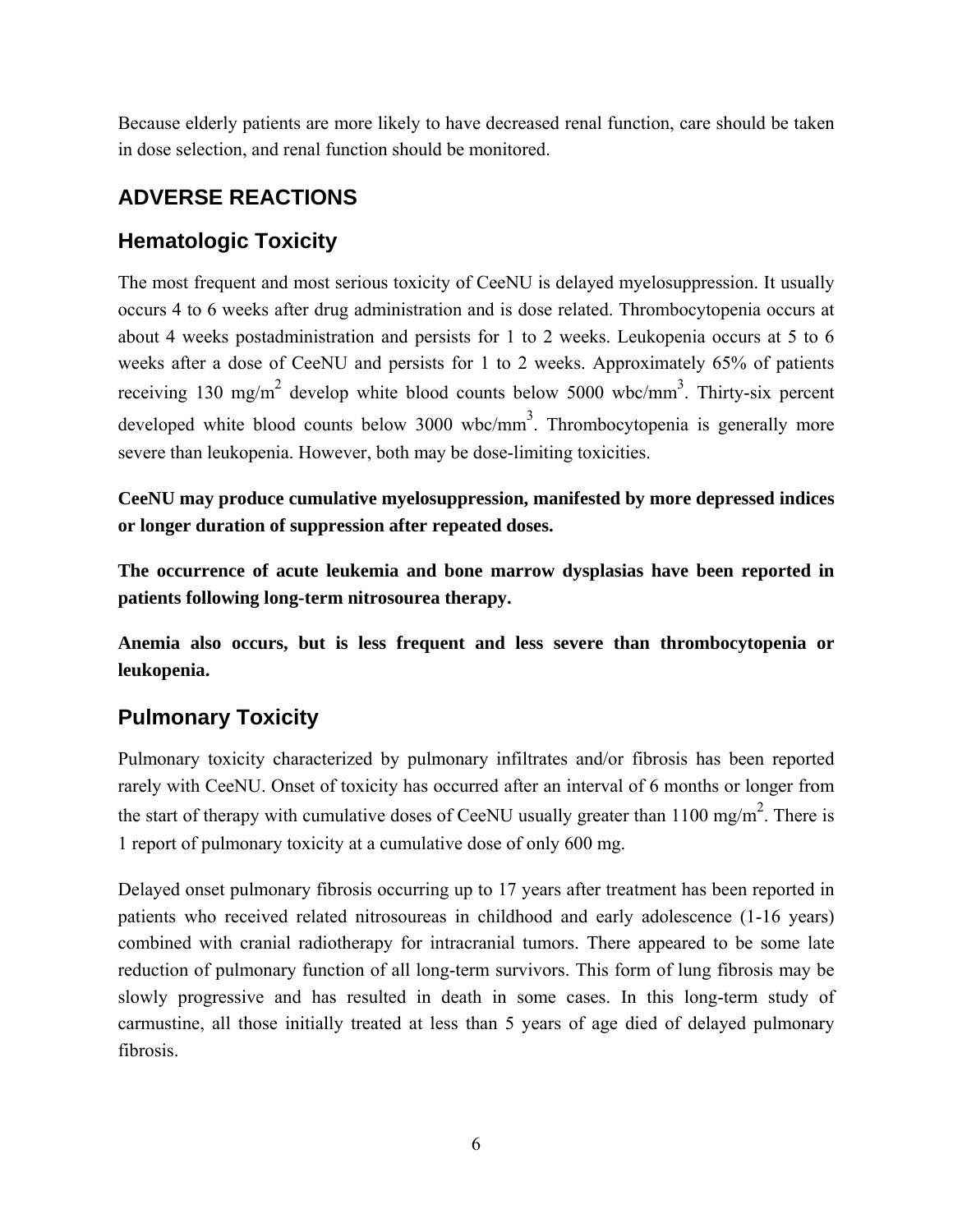## **Gastrointestinal Toxicity**

Nausea and vomiting may occur 3 to 6 hours after an oral dose and usually last less than 24 hours. Prior administration of antiemetics is effective in diminishing and sometimes preventing this side effect. Nausea and vomiting can also be reduced if CeeNU is administered to fasting patients.

## **Hepatotoxicity**

A reversible type of hepatic toxicity, manifested by increased transaminase, alkaline phosphatase, and bilirubin levels, has been reported in a small percentage of patients receiving CeeNU.

## **Nephrotoxicity**

Renal abnormalities consisting of progressive azotemia, decrease in kidney size, and renal failure have been reported in patients who received large cumulative doses after prolonged therapy with CeeNU. Kidney damage has also been reported occasionally in patients receiving lower total doses.

## **Other Toxicities**

Stomatitis, alopecia, optic atrophy, and visual disturbances, such as blindness, have been reported infrequently.

Neurological reactions, such as disorientation, lethargy, ataxia, and dysarthria have been noted in some patients receiving CeeNU. However, the relationship to medication in these patients is unclear.

## **OVERDOSAGE**

Accidental overdose with lomustine has been reported, including fatal cases. Accidental overdose has been associated with bone marrow suppression, abdominal pain, diarrhea, vomiting, anorexia, lethargy, dizziness, abnormal hepatic function, cough, and shortness of breath.

No proven antidotes have been established for CeeNU overdosage. In case of overdose, appropriate supportive measures should be taken.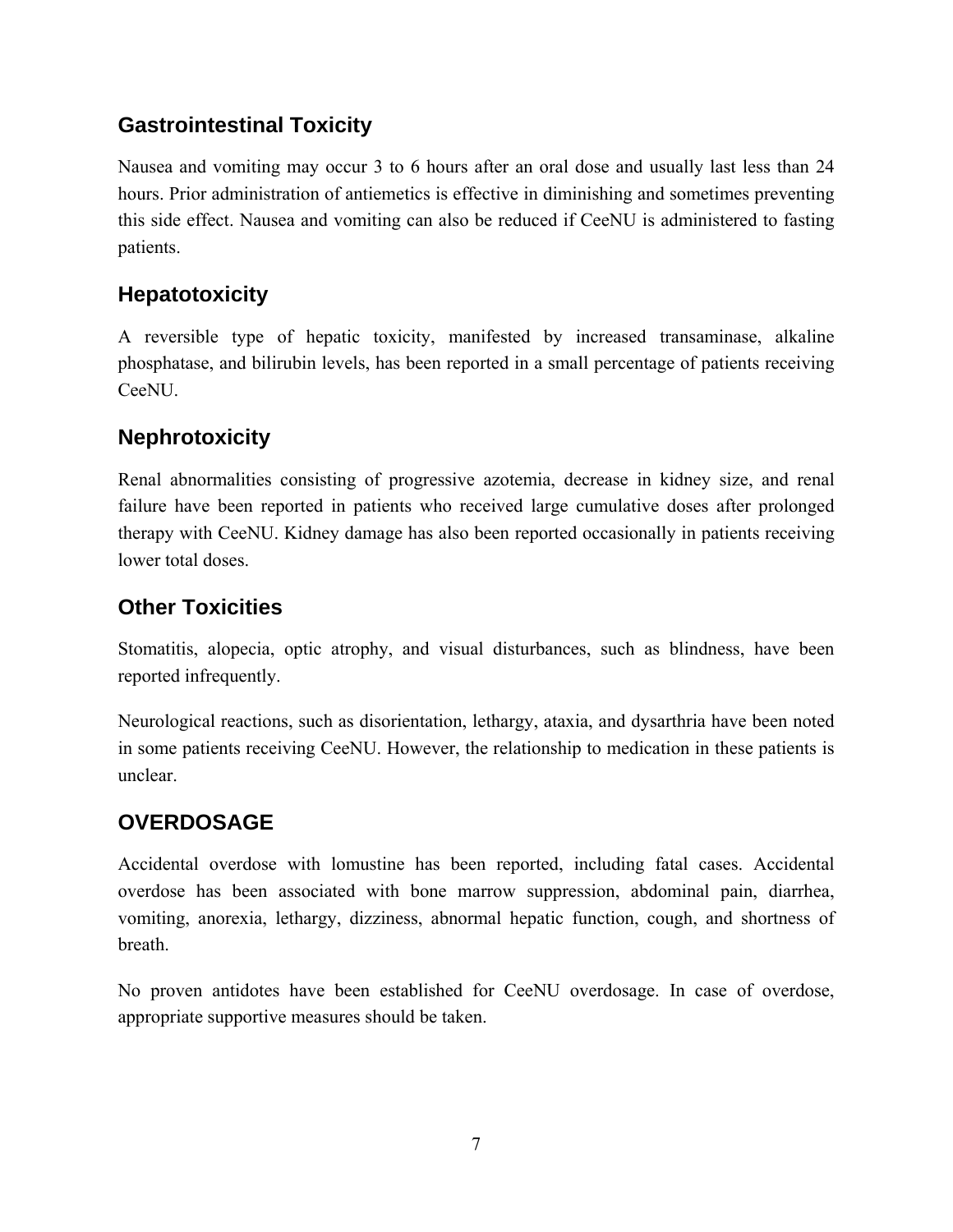#### **DOSAGE AND ADMINISTRATION**

The recommended dose of CeeNU in adult and pediatric patients as a single agent in previously untreated patients is 130 mg/m<sup>2</sup> as a single oral dose every 6 weeks (see **PRECAUTIONS: Information for Patients** and **HOW SUPPLIED: Directions to the Pharmacist**). In individuals with compromised bone marrow function, the dose should be reduced to 100 mg/m<sup>2</sup> every 6 weeks. When CeeNU is used in combination with other myelosuppressive drugs, the doses should be adjusted accordingly.

Doses subsequent to the initial dose should be adjusted according to the hematologic response of the patient to the preceding dose. The following schedule is suggested as a guide to dosage adjustment:

| <b>Nadir After Prior Dose</b> |                    | <b>Percentage of Prior Dose</b> |
|-------------------------------|--------------------|---------------------------------|
| Leukocytes $(mm3)$            | Platelets $(lmm3)$ | to be Given                     |
| >4000                         | $\geq 100,000$     | 100%                            |
| 3000-3999                     | 75,000-99,999      | 100%                            |
| 2000-2999                     | 25,000-74,999      | 70%                             |
| $<$ 2000                      | $<$ 25,000         | 50%                             |

**A repeat course of CeeNU should not be given until circulating blood elements have returned to acceptable levels (platelets above 100,000/mm<sup>3</sup> ; leukocytes above 4000/mm3 ), and this is usually in 6 weeks.** Adequate number of neutrophils should be present on a peripheral blood smear. Blood counts should be monitored weekly and repeat courses should not be given before 6 weeks because the hematologic toxicity is delayed and cumulative.

#### **HOW SUPPLIED**

CeeNU® (lomustine) Capsules are available in individual bottles of 20 capsules each.

| <b>NDC</b> 0015-3032-20 | 100 mg capsules (Green/Green) |
|-------------------------|-------------------------------|
| <b>NDC</b> 0015-3031-20 | 40 mg capsules (White/Green)  |
| <b>NDC</b> 0015-3030-20 | 10 mg capsules (White/White)  |

#### **Stability**

CeeNU Capsules are stable for the lot life indicated on package labeling when stored in wellclosed containers at 25°C (77°F); excursions permitted to 15°C–30°C (59°F–86°F) [see USP Controlled Room Temperature]. Avoid excessive heat (over 40°C, 104°F).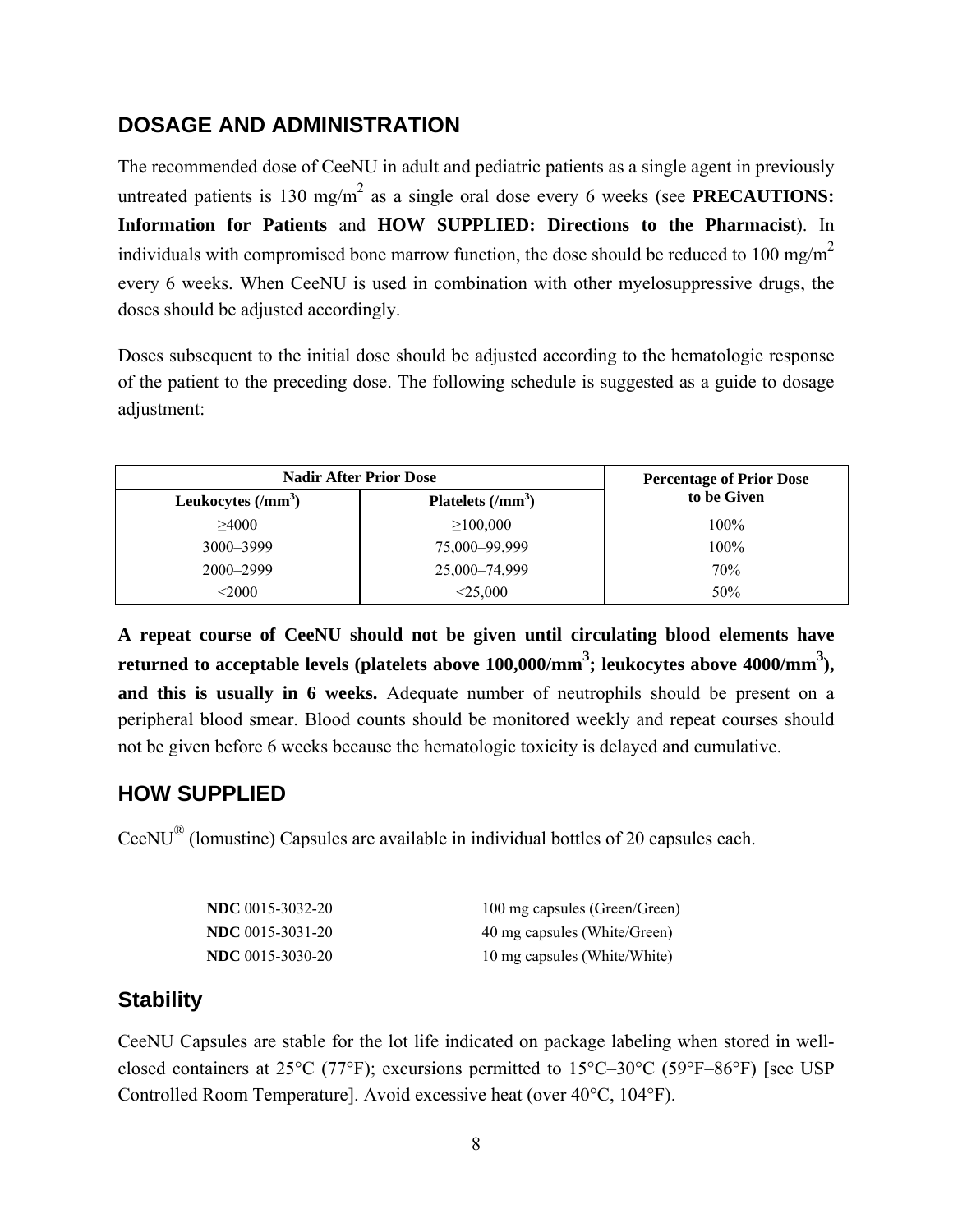## **Directions to the Pharmacist**

The total dose prescribed by the physician can be obtained (to within 10 mg) by determining the appropriate combination of capsule strengths. Only the appropriate number of CeeNU capsules required for a single administration should be dispensed.

The appropriate number of capsules of each size should be placed in a single vial. Each colorcoded capsule is imprinted with the dose in milligrams. In order to provide the proper dose of CeeNU, patients should be aware that there may be 2 or more different types and colors of capsules in the container. Patients should be told that CeeNU is taken as a single oral dose and will not be repeated for at least 6 weeks.

Caution should be exercised when handling CeeNU Capsules. Procedures for proper handling and disposal of anticancer drugs should be utilized. Several guidelines on this subject have been published.<sup>1-4</sup> To minimize the risk of dermal exposure, always wear impervious gloves when handling bottles containing CeeNU Capsules. CeeNU Capsules should not be broken. Personnel should avoid exposure to broken capsules. If contact occurs, wash immediately and thoroughly. More information is available in the references listed below.

# **REFERENCES**

- 1. NIOSH Alert: Preventing occupational exposures to antineoplastic and other hazardous drugs in healthcare settings. 2004. U.S. Department of Health and Human Services, Public Health Service, Centers for Disease Control and Prevention, National Institute for Occupational Safety and Health, DHHS (NIOSH) Publication No. 2004- 165.
- 2. OSHA Technical Manual, TED 1-0.15A, Section VI: Chapter 2. Controlling Occupational Exposure to Hazardous Drugs. OSHA, 1999. http://www.osha.gov/dts/osta/otm/otm\_vi/otm\_vi\_2.html
- 3. American Society of Health-System Pharmacists. ASHP guidelines on handling hazardous drugs. *Am J Health-Syst Pharm*. 2006;63:1172-1193.
- 4. Polovich M, White JM, Kelleher LO, eds. 2005. Chemotherapy and biotherapy guidelines and recommendations for practice. 2nd ed. Pittsburgh, PA: Oncology Nursing Society.